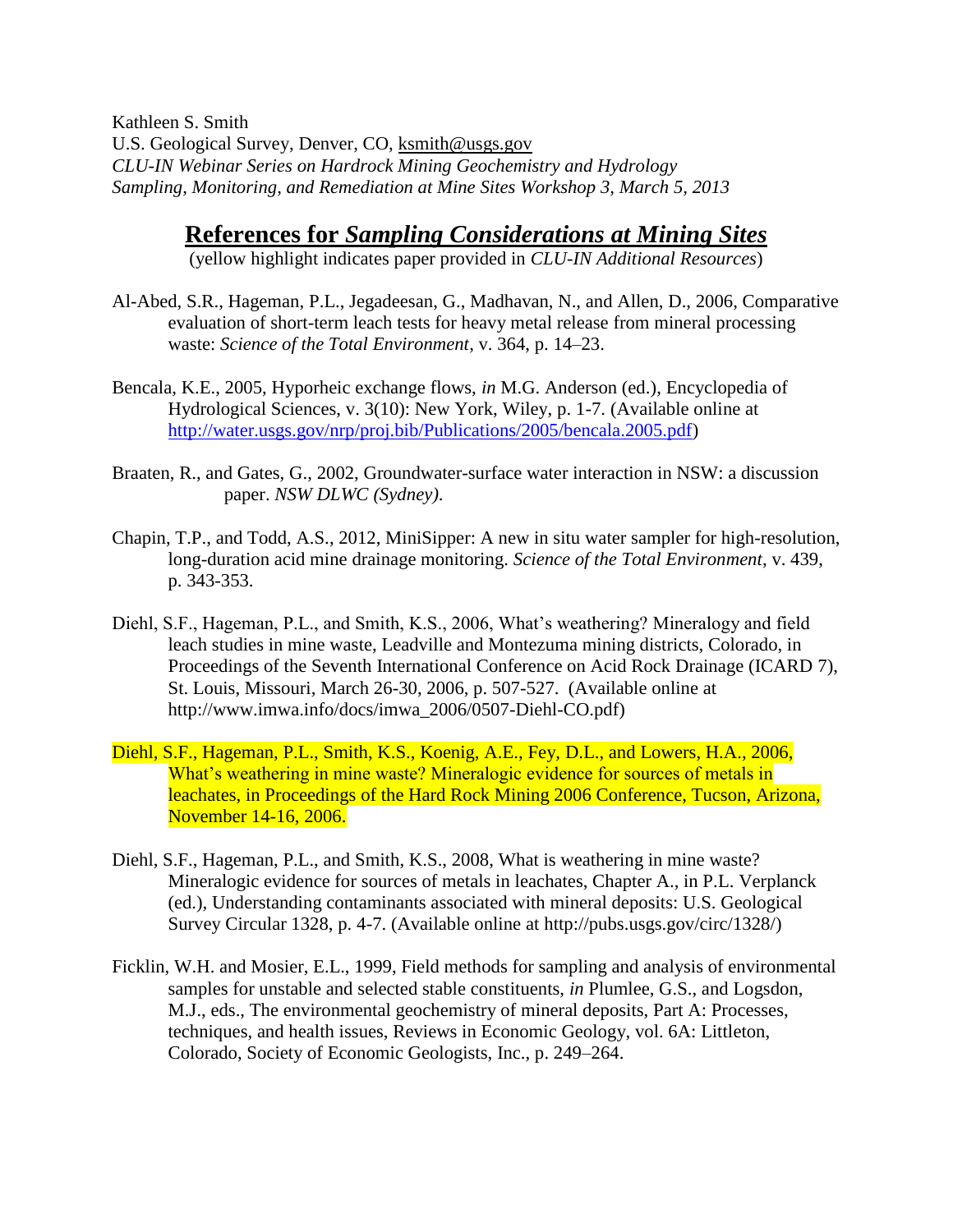- Gammons, C.H., and Nimick, D.A., 2010, Presentation at the SEG Environmental Geochemistry for Modern Mining Short Course, Denver, Colorado, October 29-30, 2010.
- Gammons, C.H., Nimick, D.A., Parker, S.R., Cleasby, T.E., and McCleskey, R.B., 2005, Diel behavior of iron and other trace metals in a mountain stream with acidic to neutral pH: Fisher Creek, Montana, USA: *Geochim. Cosmochim. Acta,* v. 69, p. 2505–2516.
- Gammons, C.H., Milodragovich, L., and Belanger-Woods, J., 2007, Influence of diurnal cycles on monitoring of metal concentrations and loads in streams draining abandoned mine lands: An example from High Ore Creek, Montana: *Environ. Geol*., v. 53, p. 611–622.
- Hageman, P.L., 2007, U.S. Geological Survey Field Leach Test for Assessing Water Reactivity and Leaching Potential of Mine Wastes, Soils, and Other Geologic and Environmental Materials: U.S. Geological Survey Techniques and Methods, book 5, chap. D3. Reston, VA. (Available online at [http://pubs.usgs.gov/tm/2007/05D03/pdf/TM5-D3\\_508.pdf\)](http://pubs.usgs.gov/tm/2007/05D03/pdf/TM5-D3_508.pdf)
- Hageman, P.L., and Briggs, P.H., 2000, A simple field leach for rapid screening and qualitative characterization of mine waste material on abandoned mine lands, in Proceedings, 5th International Conference on Acid Rock Drainage (ICARD 2000). Littleton, CO: Society for Mining, Metallurgy, and Exploration. p. 1463–1475. (Available online at [http://crustal.usgs.gov/projects/minewaste/pdfs/hageman1.pdf\)](http://crustal.usgs.gov/projects/minewaste/pdfs/hageman1.pdf)
- Hammarstrom, J.M., and Smith, K.S., 2002, Geochemical and mineralogic characterization of solids and their effects on waters in metal-mining environments, Ch. B, in Seal, R.R., II, and Foley, N.K., eds., Progress on Geoenvironmental Models for Selected Mineral Deposit Types: U.S. Geological Survey Open-File Report 02-0195, p. 8-54. (Available online at [http://pubs.usgs.gov/of/2002/of02-195/\)](http://pubs.usgs.gov/of/2002/of02-195/)
- Jambor, J.L., and Blowes, D.W., 1998, Theory and applications of mineralogy in environmental studies of sulfide-bearing mine wastes, in Modern Approaches to Ore and Environmental Mineralogy. Short Course Handbook, Vol. 27. Ottawa, Ontario: Mineralogical Association of Canada. p. 367-401.
- Kimball, B.A., 1997, Use of tracer injections and synoptic sampling to measure metal loading from acid mine drainage: U.S. Geological Survey Fact Sheet 245-96, 4 p. (Available online at [http://ut.water.usgs.gov/publications/fs245-96/\)](http://ut.water.usgs.gov/publications/fs245-96/)
- Kimball B.A., Runkel R.L., Walton-Day K., and Bencala K.E., 2002, Assessment of metal loads in watersheds affected by acid mine drainage by using tracer injection and synoptic sampling: Cement Creek, Colorado, USA: *Appl. Geochem*., v. 17, p. 1183–1207.
- Kimball, B.A., Walton-Day, K., and Runkel, R.L., 2007, Quantification of metal loading by tracer injection and synoptic sampling, 1996–2000, chap. E9, in Integrated Investigations of Environmental Effects of Historical Mining in the Animas River Watershed, San Juan County, Colorado. Edited by S.E. Church, P. von Guerard, and S.E. Finger. U.S.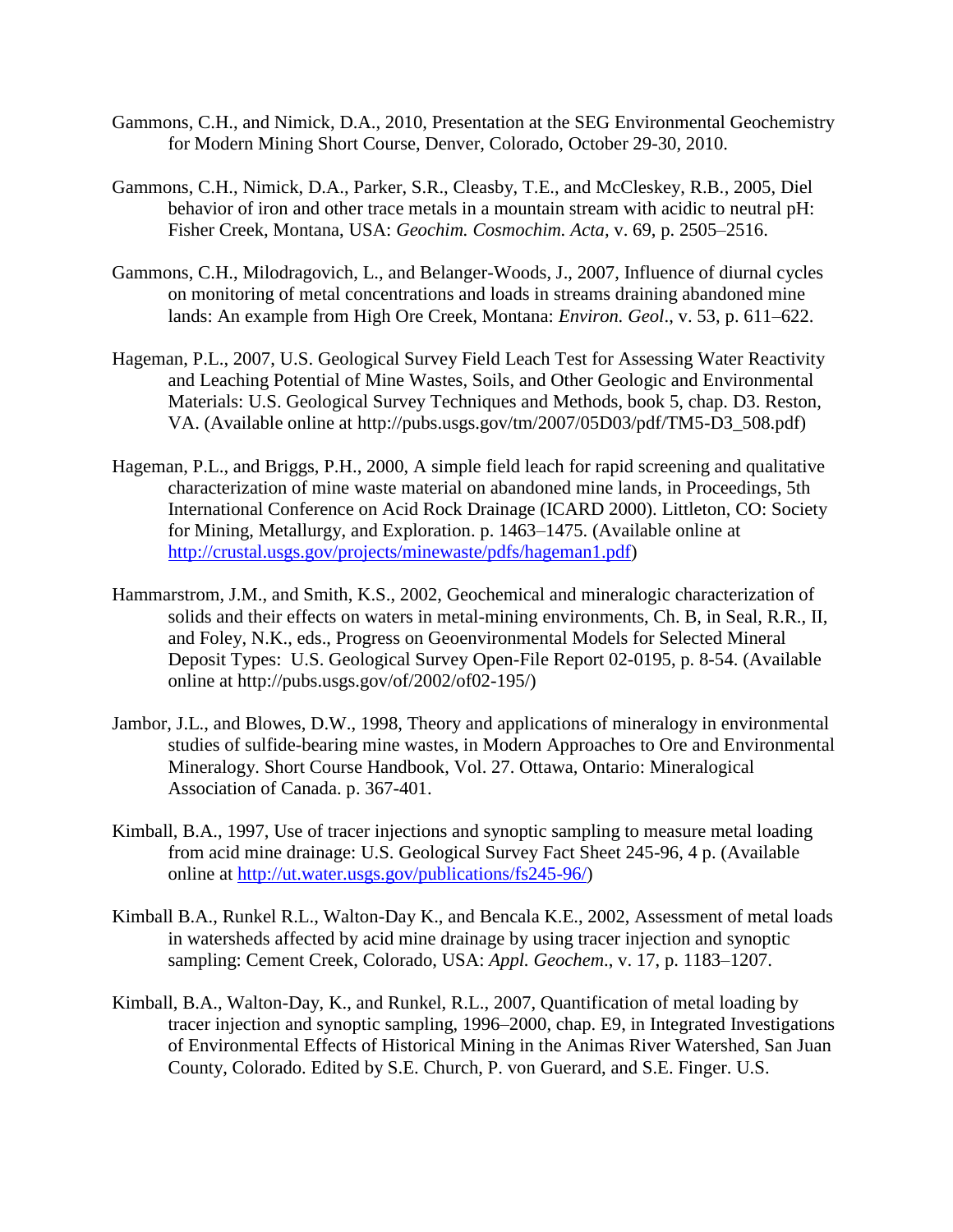Geological Survey Professional Paper 1651. (Available online at [http://pubs.usgs.gov/pp/1651/\)](http://pubs.usgs.gov/pp/1651/)

- Kwong, Y.T.J., 1993, Prediction and Prevention of Acid Rock Drainage from a Geological and Mineralogical Perspective. MEND Project 1.32.1. Ottawa, Canada: Environment Canada. 47 p. (Available online at [www.mend-nedem.org/reports/files/1.32.1.pdf\)](http://www.mend-nedem.org/reports/files/1.32.1.pdf)
- Langmuir, D., and Mahoney, J.J., 1984, Chemical equilibrium and kinetics of geochemical processes in ground water studies, *in* B. Hitchon and E. Wallick, eds., Practical applications of ground water geochemistry: National Water Well Association, Dublin, Ohio, p. 69–95.
- Lee, L., and Helsel, D., 2005, Baseline models of trace elements in major aquifers of the United States: *Applied Geochemistry*, v. 20, p. 1560–1570, doi:10.1016/j.apgeochem.2005.03.008.
- Maest, A.S., Kuipers, J.R., Travers, C.L., and Atkins, D.A., 2005, Predicting water quality at hardrock mines: methods and models, uncertainties, and state-of the-art: Buka Environmental and Kuipers & Associates, 77 p. (Available online at [http://www.earthworksaction.org/library/detail/predicting\\_water\\_quality\\_at\\_hardrock\\_mi](http://www.earthworksaction.org/library/detail/predicting_water_quality_at_hardrock_mines) [nes\)](http://www.earthworksaction.org/library/detail/predicting_water_quality_at_hardrock_mines)
- McLemore, V.T., Russell, C.C., Smith, K.S., and the Sampling and Monitoring Committee of the Acid Drainage Technology Initiative-Metal Mining Sector (ADTI-MMS), 2004, Sampling and monitoring for closure, in Proceedings, Society for Mining, Metallurgy, and Exploration, Preprint No. 04-62, 7 p.
- McLemore, V.T., Smith, K.S., Russell, C.C., and the Sampling and Monitoring Committee of the Acid Drainage Technology Initiative-Metal Mining Sector (ADTI-MMS), 2007, Sampling and monitoring for closure, Chapter 11, in DeGraff, J.V., ed., Reviews in Engineering Geology, v. 17, Understanding and Responding to Hazardous Substances at Mine Sites in the Western United States: Geological Society of America, p. 171-180. (doi:10.1130/2007.4017(11))
- McLemore, V.T., Russell, C.C., and Smith, K.S., 2009, ADTI-MMS sampling and monitoring for the mine-life cycle, in Proceedings of Securing the Future and 8th International Conference on Acid Rock Drainage (ICARD), Skellefteå, Sweden, June 22-26, 2009, 10 p. (Available online at [http://www.proceedings-stfandicard-](http://www.proceedings-stfandicard-2009.com/pdfer/Virginia_McLemore_B4_T3_ADTI-MMS-Sampling-and-Monitoring-for-the-Mine-life-Cycle.pdf)[2009.com/pdfer/Virginia\\_McLemore\\_B4\\_T3\\_ADTI-MMS-Sampling-and-Monitoring](http://www.proceedings-stfandicard-2009.com/pdfer/Virginia_McLemore_B4_T3_ADTI-MMS-Sampling-and-Monitoring-for-the-Mine-life-Cycle.pdf)[for-the-Mine-life-Cycle.pdf\)](http://www.proceedings-stfandicard-2009.com/pdfer/Virginia_McLemore_B4_T3_ADTI-MMS-Sampling-and-Monitoring-for-the-Mine-life-Cycle.pdf)
- Nagorski, S.A., Moore, J.N., McKinnon, T.E., and Smith, D.B., 2003, Scale-dependent temporal variations in stream water geochemistry: *Environ. Sci. Technol*., v. 37, p. 859-864.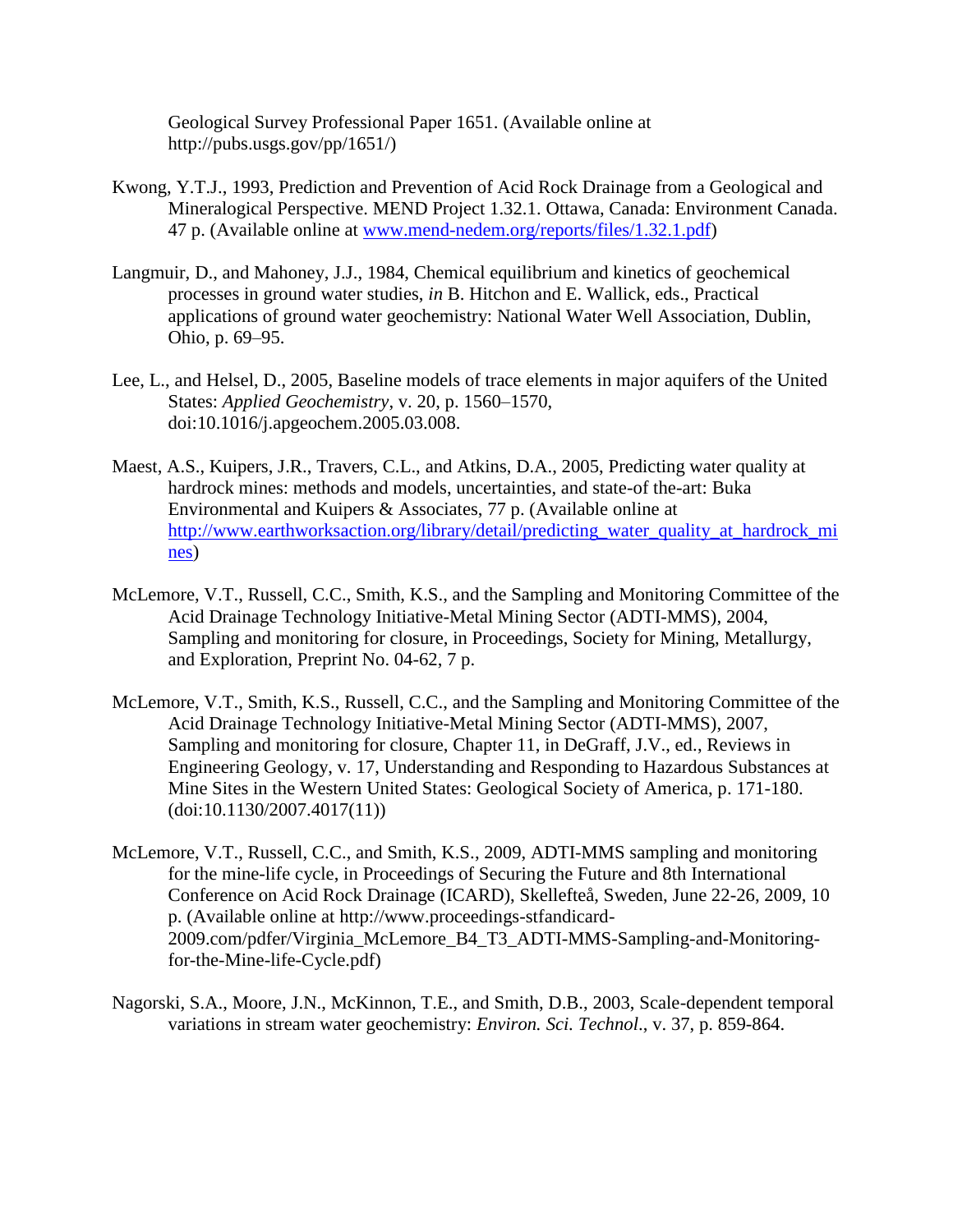- Nimick, D.A., Gammons, C.H., Cleasby, T.E., Madison, J.P., Skaar, D., and Brick, C.M., 2003, Diel cycles in dissolved metal concentrations in streams: occurrence and possible causes: *Water Resour. Res*., v. 39, p. 1247.
- Nimick, D.A., Gammons, C.H., and Parker, S.R., 2011, Diel biogeochemical processes and their effect on the aqueous chemistry of streams: A review: *Chemical Geology*, v. 283, p. 3-17.
- Nordstrom, D.K., 2004, Modeling low-temperature geochemical processes, in J.I. Drever (Editor), Surface and Ground Water, Weathering, and Soils: *Treatise on Geochemistry*, Elsevier, Amsterdam, pp. 37-72.
- Nordstrom, D.K., 2011, Hydrogeochemical processes governing the origin, transport, and fate of major and trace elements from mine wastes and mineralized rock to surface waters: *Applied Geochemistry*, v. 26, p. 1777-1791.
- Parbhakar, A., Edraki, M., Bradshaw, D., and Walters, S., 2009, Development of mineralogical characterisation techniques for predicting Acid Rock Drainage: a case study from an abandoned Au-mine, North Australia, in Proceedings of the Eighth International Conference on Acid Rock Drainage (ICARD 8), Skellefteå, Sweden, June 23-26.
- Pitard, F.F., 1993, Pierre Gy's sampling theory and sampling practice  $(2^{nd}$  ed.): Boca Raton, Florida, CRC Press, 488 p.
- Plumlee, G.S., Smith, K.S., Montour, M.R., Ficklin, W.H., and Mosier, E.L., 1999, Geologic controls on the composition of natural waters and mine waters draining diverse mineraldeposit types, Chapter 19, in Filipek, L.H., and Plumlee, G.S., eds., The environmental geochemistry of mineral deposits, Part B: Case studies and research topics, Reviews in Economic Geology, Vol. 6B: Littleton, Colorado, Society of Economic Geologists, Inc., p. 373-432.
- Price, W.A., 2005, List of potential information requirements in metal leaching and acid rock drainage assessment and mitigation work, MEND Report 5.10E: Ottawa, Natural Resources Canada, 23 p. (Available online at [http://www.mend](http://www.mend-nedem.org/reports/details-e.aspx?pub_id=5.10E)[nedem.org/reports/details-e.aspx?pub\\_id=5.10E\)](http://www.mend-nedem.org/reports/details-e.aspx?pub_id=5.10E)
- Price, W.A., 2009, Prediction Manual for Drainage Chemistry from Sulphidic Geologic Materials: MEND Report 1.20.1, Natural Resources Canada. (Available online at [http://www.fs.usda.gov/Internet/FSE\\_DOCUMENTS/stelprdb5336546.pdf\)](http://www.fs.usda.gov/Internet/FSE_DOCUMENTS/stelprdb5336546.pdf)
- Price, W.A., and Errington, J.C., 1998, Guidelines for metal leaching and acid rock drainage at minesites in British Columbia: British Columbia Ministry of Energy and Mines. (Available online at [http://www.empr.gov.bc.ca/Mining/Permitting-Reclamation/ML-](http://www.empr.gov.bc.ca/Mining/Permitting-Reclamation/ML-ARD/Pages/Guidelines.aspx)[ARD/Pages/Guidelines.aspx\)](http://www.empr.gov.bc.ca/Mining/Permitting-Reclamation/ML-ARD/Pages/Guidelines.aspx)
- Ramsey, C.A., and Hewitt, A.D. 2005. A methodology for assessing sample representativeness: *Environ. Forensics*, v.6, p. 71–75.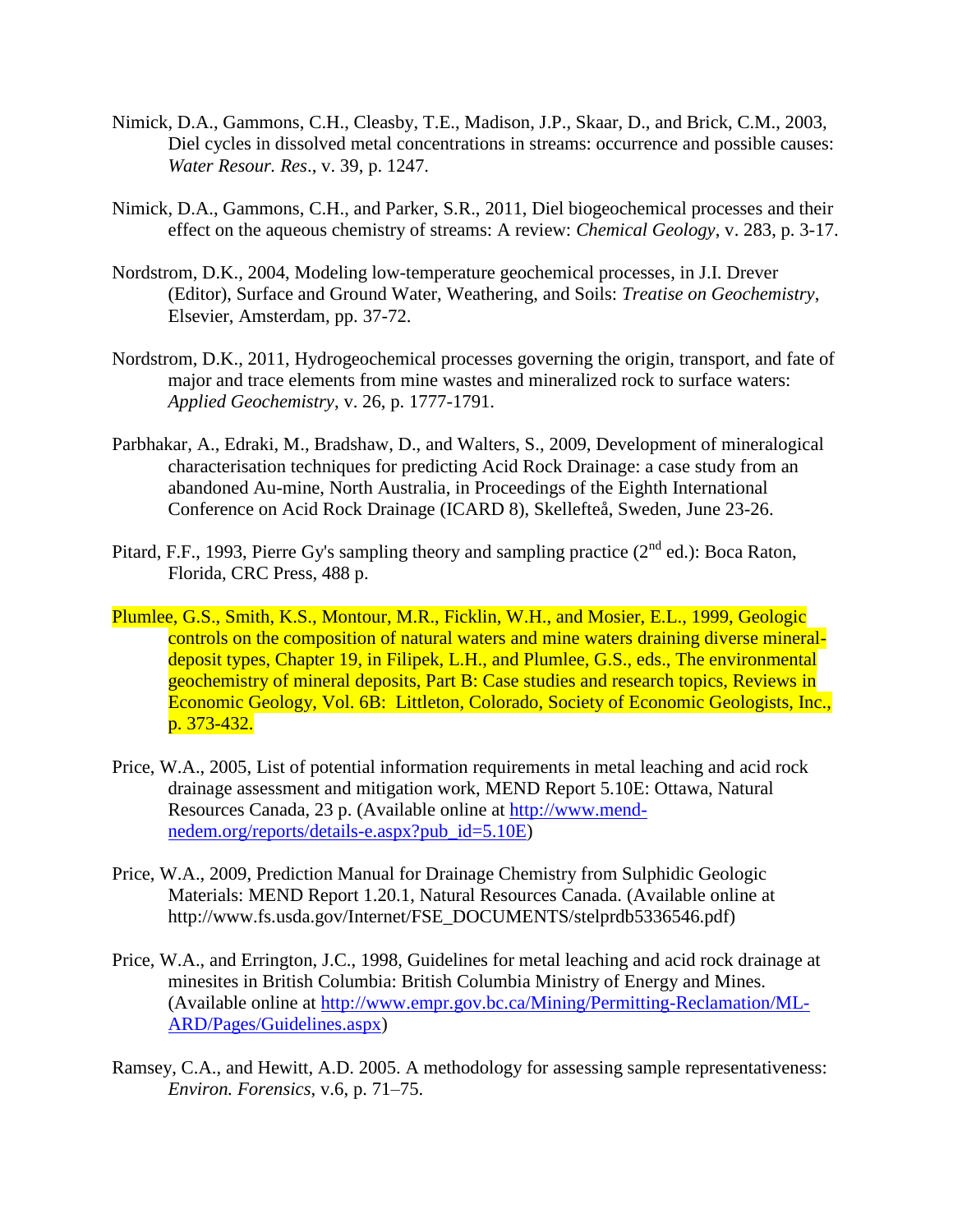- Runnells, D.D., Shields, M.J., and Jones, R.L., 1997, Methodology for adequacy of sampling of mill tailings and mine waste rock, in Proceedings, Tailings and Mine Waste '97. Rotterdam: Balkema. p. 561-563.
- Sauvé, S., 2002, Speciation of metals in soils, *in* Allen, H.E., ed., Bioavailability of metals in terrestrial ecosystems: Importance of partitioning for bioavailability to invertebrates, microbes, and plants: SETAC Press, Pensacola, Florida.
- Schmiermund, R.L. and Drozd, M.A., eds., 1997, Acid mine drainage and other mininginfluenced waters (MIW), *in* Marcus, J.J., ed., Mining environmental handbook: London, Imperial College Press, Chapter 13, p. 599–617.
- Seal, R.R. II and Hammarstrom, J.M., 2003, Geoenvironmental models of mineral deposits: Examples from massive sulfide and gold deposits, in Jambor, J.L., Blowes, D.W., and Ritchie, A.I.M., eds., Environmental aspects of mine wastes, Short Course Handbook, vol. 31: Ottawa, Mineralogical Association of Canada.
- Shaw, S., and Mills, C., (Infomine), Petrology and mineralogy in ARD prediction. Infomine. [http://technology.infomine.com/enviromine/ard/mineralogy/petrology%20and%20minera](http://technology.infomine.com/enviromine/ard/mineralogy/petrology%20and%20mineralogy.htm) [logy.htm](http://technology.infomine.com/enviromine/ard/mineralogy/petrology%20and%20mineralogy.htm)
- Smith, K.S., 1999, Geoavailability, in Marshall, C.P., and Fairbridge, R.W., eds., Encyclopedia of geochemistry: Kluwer Academic Publishers, Dordrecht, The Netherlands, p. 262–263.
- Smith, K.S., 1999, Metal sorption on mineral surfaces: an overview with examples relating to mineral deposits, Chapter 7, in Plumlee, G.S., and Logsdon, M.J., eds., The environmental geochemistry of mineral deposits, Part A: Processes, techniques, and health issues, Reviews in Economic Geology, Vol. 6A: Littleton, Colorado, Society of Economic Geologists, Inc., p. 161-182.
- Smith, K.S., 2007, Strategies to predict metal mobility in surficial mining environments, Chapter 3, in DeGraff, J.V., ed., Reviews in Engineering Geology, v. 17, Understanding and Responding to Hazardous Substances at Mine Sites in the Western United States: Geological Society of America, p. 25-45. (doi:10.1130/2007.4017(03))
- Smith, K.S., 2011, Approach for environmental baseline water sampling, in Proceedings of the 2011 Society for Mining, Metallurgy and Exploration Annual Meeting and Exhibit, Denver, CO, February 27 - March 2, 2011, Preprint 11-157, 6 p.
- Smith, K.S., and Huyck, H.L.O., 1999, An overview of the abundance, relative mobility, bioavailability, and human toxicity of metals, Chapter 2, in Plumlee, G.S., and Logsdon, M.J., eds., The environmental geochemistry of mineral deposits, Part A: Processes, techniques, and health issues, Reviews in Economic Geology, Vol. 6A: Littleton, Colorado, Society of Economic Geologists, Inc., p. 29-70.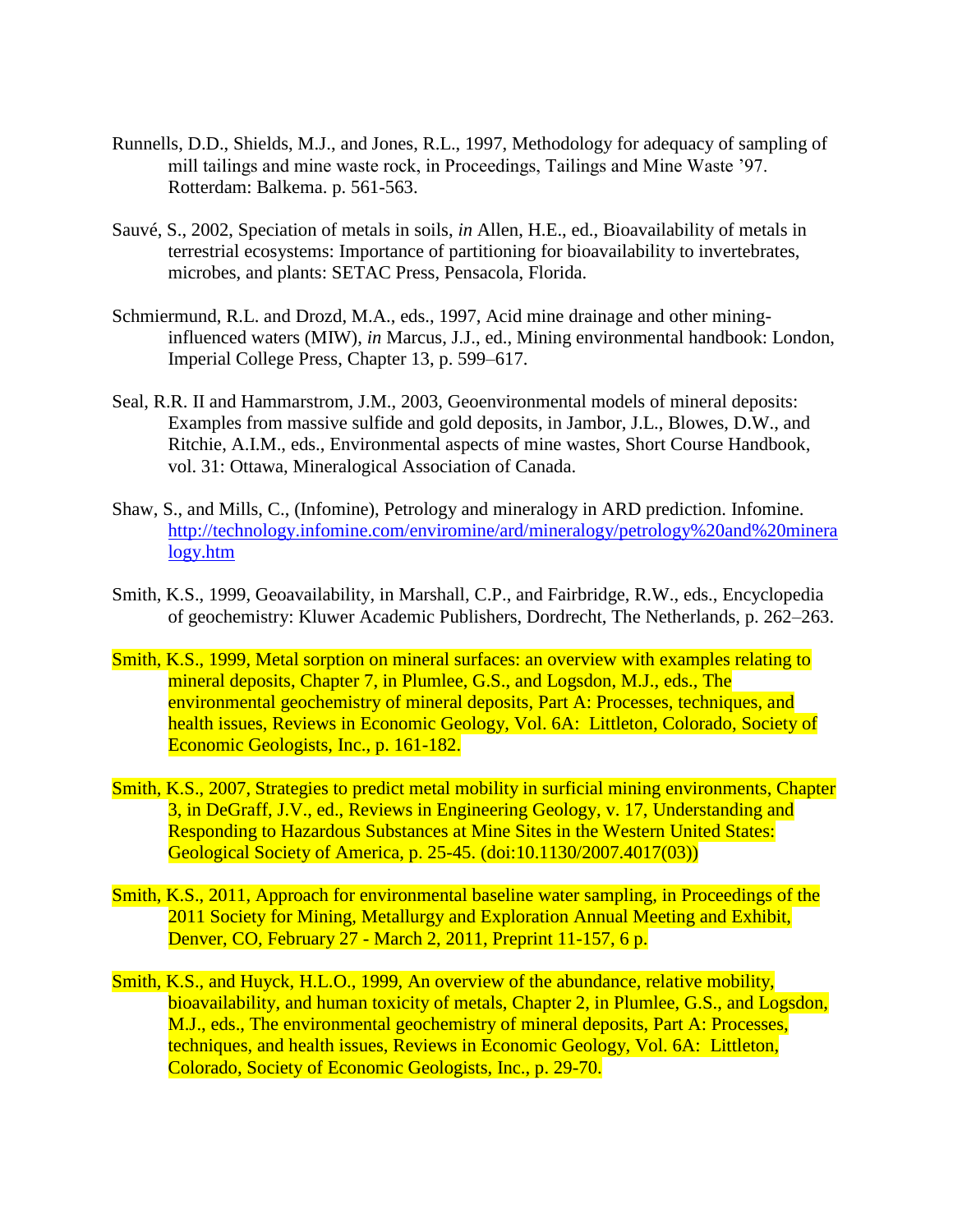- Smith, K.S., Ramsey, C.A., and Hageman, P.L., 2000, Sampling strategy for the rapid screening of mine-waste dumps on abandoned mine lands, in Proceedings of the Fifth International Conference on Acid Rock Drainage (ICARD 2000), Denver, Colorado, May 21-24, 2000, Volume II: Littleton, Colorado, Society for Mining, Metallurgy, and Exploration, Inc., p. 1453-1461. (Available online at crustal.usgs.gov/projects/minewaste/pdfs/kathy.pdf)
- Smith, K.S., Walton-Day, Katherine, and Ranville, J.F., 2000, Evaluating the effects of fluvial tailings deposits on water quality in the Upper Arkansas River Basin, Colorado: Observational scale considerations, in Proceedings of the Fifth International Conference on Acid Rock Drainage (ICARD 2000), Denver, Colorado, May 21-24, 2000, Volume II: Littleton, Colorado, Society for Mining, Metallurgy, and Exploration, Inc., p. 1415-1424. (Available online at crustal.usgs.gov/projects/minewaste/pdfs/kathy2.pdf)
- Smith, K.S., Campbell, D.L., Desborough, G.A., Hageman, P.L., Leinz, R.W., Stanton, M.R., Sutley, S.J., Swayze, G.A., and Yager, D.B., 2002, Toolkit for the rapid screening and characterization of waste piles on abandoned mine lands, Ch. C, in Seal, R.R., II, and Foley, N.K., eds., Progress on Geoenvironmental Models for Selected Mineral Deposit Types: U.S. Geological Survey Open-File Report 02-0195, p. 55-64. (Available online at [http://pubs.usgs.gov/of/2002/of02-195/\)](http://pubs.usgs.gov/of/2002/of02-195/)
- Smith, K.S., Wildeman, T.R., Choate, L.M., Diehl, S.F., Fey, D.L., Hageman, P.L., Ranville, J.F., Rojas, R., and Smith, B.D., 2003, Determining the toxicity potential of mine-waste piles: U.S. Geological Survey Open-File Report 03-210. Available online at <http://pubs.usgs.gov/of/2003/ofr-03-210/>
- Smith, K.S., Hageman, P.L., Ramsey, C.A., Wildeman, T.R., and Ranville, J.F., 2006, Reconnaissance sampling and characterization of mine-waste material, *in* Proceedings of the Hard Rock Mining 2006 Conference, Tucson, Arizona, November 14-16, 2006.
- Smith, K.S., Hageman, P.L., Briggs, P.H., Sutley, S.J., McCleskey, R.B., Livo, K.E., Verplanck, P.L., Adams, M.G., and Gemery-Hill, P.A., 2007, Questa baseline and pre-mining ground-water quality investigation: 19. Leaching characteristics of composited materials from mine waste-rock piles and naturally altered areas near Questa, New Mexico: U.S. Geological Survey Scientific Investigations Report 2006-5165, 49 p. (Available online at [http://pubs.usgs.gov/sir/2006/5165/\)](http://pubs.usgs.gov/sir/2006/5165/)
- Smith, K.S., Ranville, J.F., Diedrich, D.J., McKnight, D.M., and Sofield, R.M., 2009, Consideration of iron-organic matter interactions when predicting aquatic toxicity of copper in mineralized areas, *in* Proceedings of Securing the Future and 8th International Conference on Acid Rock Drainage (ICARD), Skellefteå, Sweden, June 22-26, 2009, 9 p. (Available online at [http://www.proceedings-stfandicard-](http://www.proceedings-stfandicard-2009.com/pdfer/Kathleen_Smith_B5_T6_Consideration-of-Iron-Organic-Matter-Interactions-when-Predicting-Aquatic-Toxicity-of-Copper-in-Mineralized-Areas.pdf)[2009.com/pdfer/Kathleen\\_Smith\\_B5\\_T6\\_Consideration-of-Iron-Organic-Matter-](http://www.proceedings-stfandicard-2009.com/pdfer/Kathleen_Smith_B5_T6_Consideration-of-Iron-Organic-Matter-Interactions-when-Predicting-Aquatic-Toxicity-of-Copper-in-Mineralized-Areas.pdf)[Interactions-when-Predicting-Aquatic-Toxicity-of-Copper-in-Mineralized-Areas.pdf\)](http://www.proceedings-stfandicard-2009.com/pdfer/Kathleen_Smith_B5_T6_Consideration-of-Iron-Organic-Matter-Interactions-when-Predicting-Aquatic-Toxicity-of-Copper-in-Mineralized-Areas.pdf)
- Smith, K.S., Walton-Day, K., Hoal, K.O., Driscoll, R.L., and Pietersen, K., 2012, Pre- and postremediation characterization of acid-generating fluvial tailings material, *in* Proceedings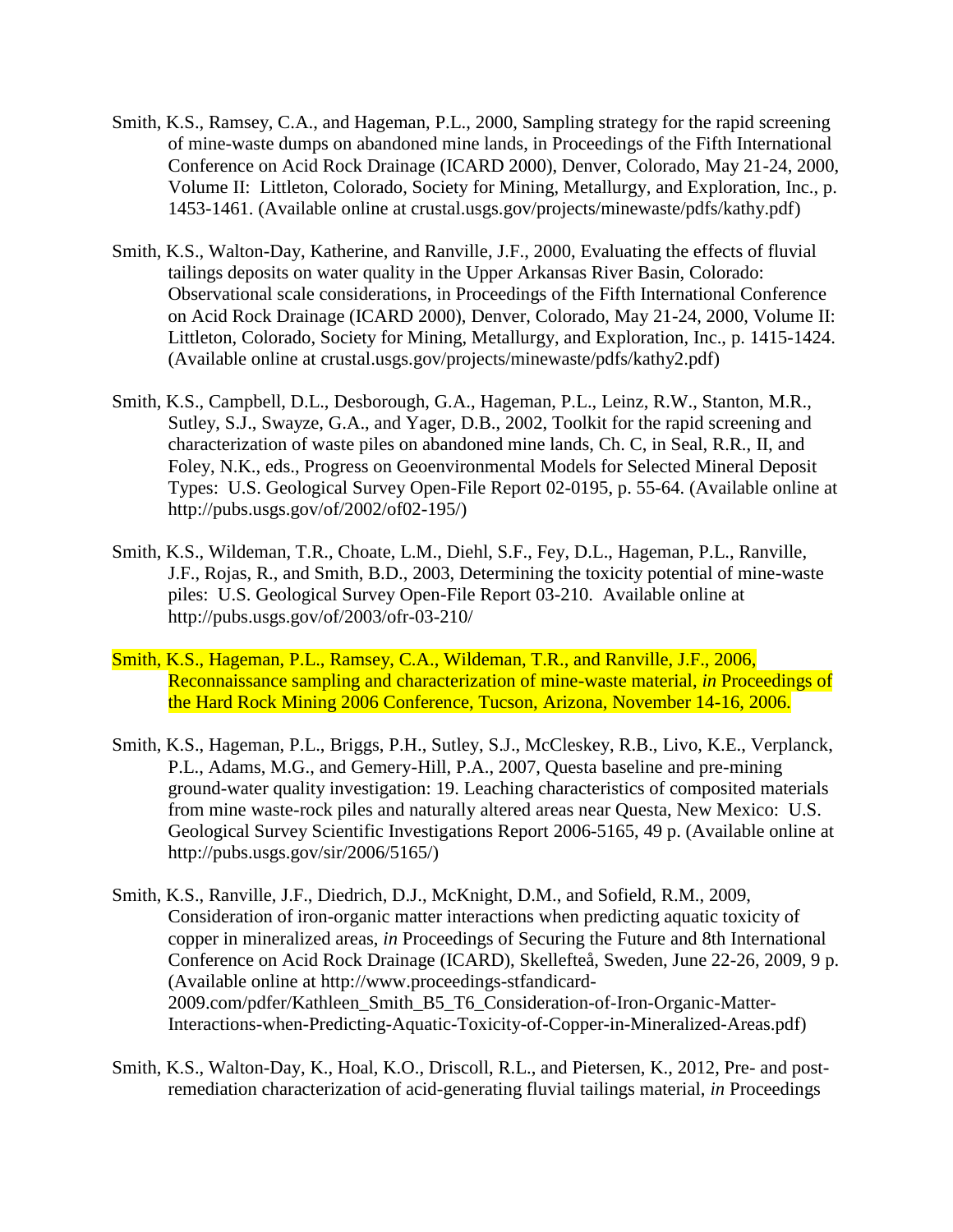of the 9<sup>th</sup> International Conference on Acid Rock Drainage (ICARD9), Ottawa, Ontario, Canada, May 20–26, 2012, 10 p.

- Smith, K.S., Hoal, K.O., Walton-Day, K., Stammer, J.G., and Pietersen, K., 2013, Automated quantitative micro-mineralogical characterization for environmental applications: Proceedings, 2013 Society for Mining, Metallurgy and Exploration (SME) Annual Meeting and Exhibit, Paper 13-140, 7 p.
- Stewart, W.A., Miller, S.D., and Smart, R., 2006, Advances in acid rock drainage (ARD) characterization of mine wastes, in Proceedings of the Seventh International Conference on Acid Rock Drainage (ICARD 7), St. Louis, Missouri, March 26-30, 2006, p. 2098- 2119.
- U.S. Environmental Protection Agency, 2001, Abandoned mine site characterization and cleanup handbook, EPA 530-C-01-001: U.S. Environmental Protection Agency.
- U.S. Environmental Protection Agency, 2002, Guidance on choosing a sampling design for environmental data collection (EPA QA/G-5S), EPA/240/R-02/005. (Available online at [http://www.epa.gov/QUALITY/qs-docs/g5s-final.pdf\)](http://www.epa.gov/QUALITY/qs-docs/g5s-final.pdf)
- U.S. Environmental Protection Agency, 2007, Aquatic life ambient freshwater quality criteria— Copper: 2007 revision: EPA-822-R-07-001, Washington, D.C. (Available online at <http://water.epa.gov/scitech/swguidance/standards/criteria/aqlife/copper/index.cfm>
- Walton-Day, K., Runkel, R.L., and Kimball, B.A., 2012, Using Spatially Detailed Water-Quality Data and Solute‐Transport Modeling to Support Total Maximum Daily Load Development: *JAWRA Journal of the American Water Resources Association*, v. 48, p. 949-969.
- Wanty, R.B., Berger, B.R., and Tuttle, M.L., 2001, Scale versus detail in water-rock investigations, 1: A process-oriented framework for studies of natural systems, *in* Waterrock interaction 2001: Lisse, Swets & Zeitlinger, p. 221–225.
- Wildeman, T.R., Smith, K.S., and Ranville, J.F., 2007, A simple scheme to determine potential aquatic metal toxicity from mining wastes: *Environmental Forensics Journal*, v. 8, p. 119-128. (doi:10.1080/15275920601180651)
- Winter T.C., Harvey, J.W., Franke, O.L. and Alley, W.M., 1998, Ground water and surface water - a single resource: U.S. Geological Survey Circular 1139, 79 p. (Available online at [http://water.usgs.gov/pubs/circ/circ1139\)](http://water.usgs.gov/pubs/circ/circ1139)
- Yager, D.B., Johnson, R.H., Rockwell, B.W., Caine, J.S., and Smith, K.S., 2013, A GIS and statistical approach to identify variables that control water quality in hydrothermally altered and mineralized watersheds, Silverton, Colorado, USA: *Environmental Earth Science* (doi 10.1007/s12665-013-2229-y)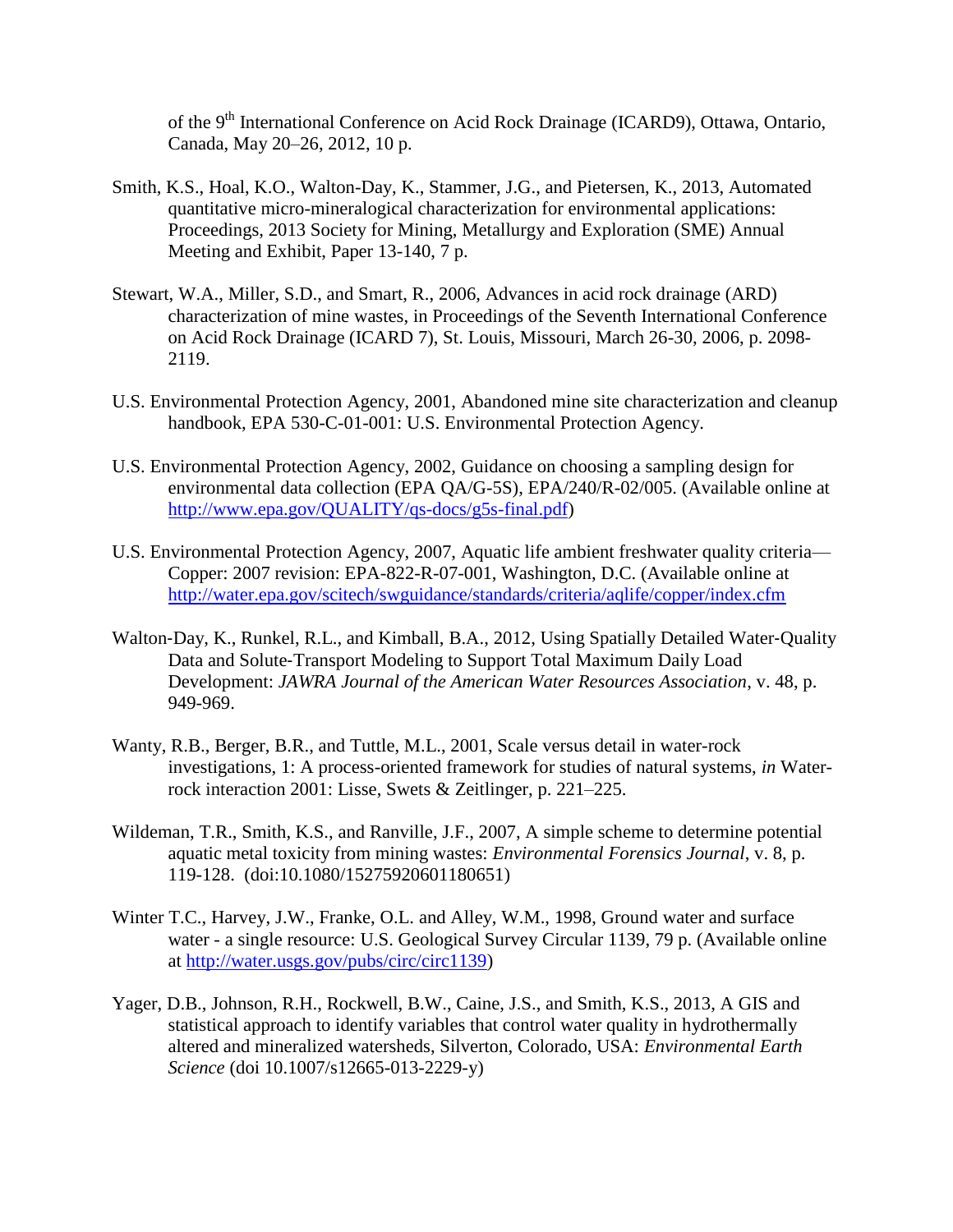## **SOME GENERAL REFERENCES AND WEBSITES**

Acid Drainage Technology Initiative (ADTI) Metal Mining Sector <http://ese.mines.edu/adti/> Coal Mining Sector [www.aciddrainage.com/](http://www.aciddrainage.com/)

ASTM International (formerly known as the American Society for Testing and Materials) [www.astm.org/](http://www.astm.org/)

Eaton, A.D., Clesceri, L.S., Rice, E.W., Greenberg, A.E., and Franson, M.A.H. (eds.), 2005, Standard Methods for the Examination of Water and Wastewater,  $21<sup>st</sup>$  ed. Washington, DC: American Public Health Association, American Water Works Association, and Water Environment Federation.

Global Acid Rock Drainage (GARD) Guide [www.gardguide.com/](http://www.gardguide.com/index.php/Chapter_8)

- Hem, J.D., 1989, Study and interpretation of the chemical characteristics of natural water (3rd edition): U.S. Geological Survey Water-Supply Paper 2254, 263 p. (Available online at [http://water.usgs.gov/pubs/wsp/wsp2254/\)](http://water.usgs.gov/pubs/wsp/wsp2254/)
- Horowitz, A.J., Demas, C.R., Fitzgerald, K.K., Miller, T.L., and Rickert, D.A., 1994, U.S. Geological Survey Protocol for the Collection and Processing of Surface-Water Samples for the Subsequent Determination of Inorganic Constituents in Filtered Water: U.S. Geological Survey Open- File Report 94-539. (Available online at [http://pubs.usgs.gov/of/1994/0539/report.pdf\)](http://pubs.usgs.gov/of/1994/0539/report.pdf)
- Jambor, J.L. and Blowes, D.W., eds., 1994, Mineralogical Association of Canada short course on environmental geochemistry of sulfide mine wastes, vol. 22: Mineralogical Society of Canada.
- Jambor, J.L., Blowes, D.W., and Ritchie, A., eds., 2003, Environmental aspects of mine wastes, Mineralogical Association of Canada Short Course Series, vol. 31: Mineralogical Association of Canada.

MEND Manual (summarizes the work completed by Mine Environment Neutral Drainage (MEND) in Canada [www.mend-nedem.org/reports/categories-e.aspx?cat\\_id=10](http://www.mend-nedem.org/reports/categories-e.aspx?cat_id=10)

- Tremblay, G.A., and Hogan, C.M. (eds.), 2001a, MEND Manual, Vol. 2—Sampling and Analysis. MEND document 5.4.2b. Ottawa, Canada: Natural Resources Canada, Mine Environment Neutral Drainage (MEND) Program.
- Tremblay, G.A., and Hogan, C.M. (eds.), 2001b, MEND Manual, Vol. 6—Monitoring. MEND document 5.4.2f. Ottawa, Canada: Natural Resources Canada, Mine Environment Neutral Drainage (MEND) Program.